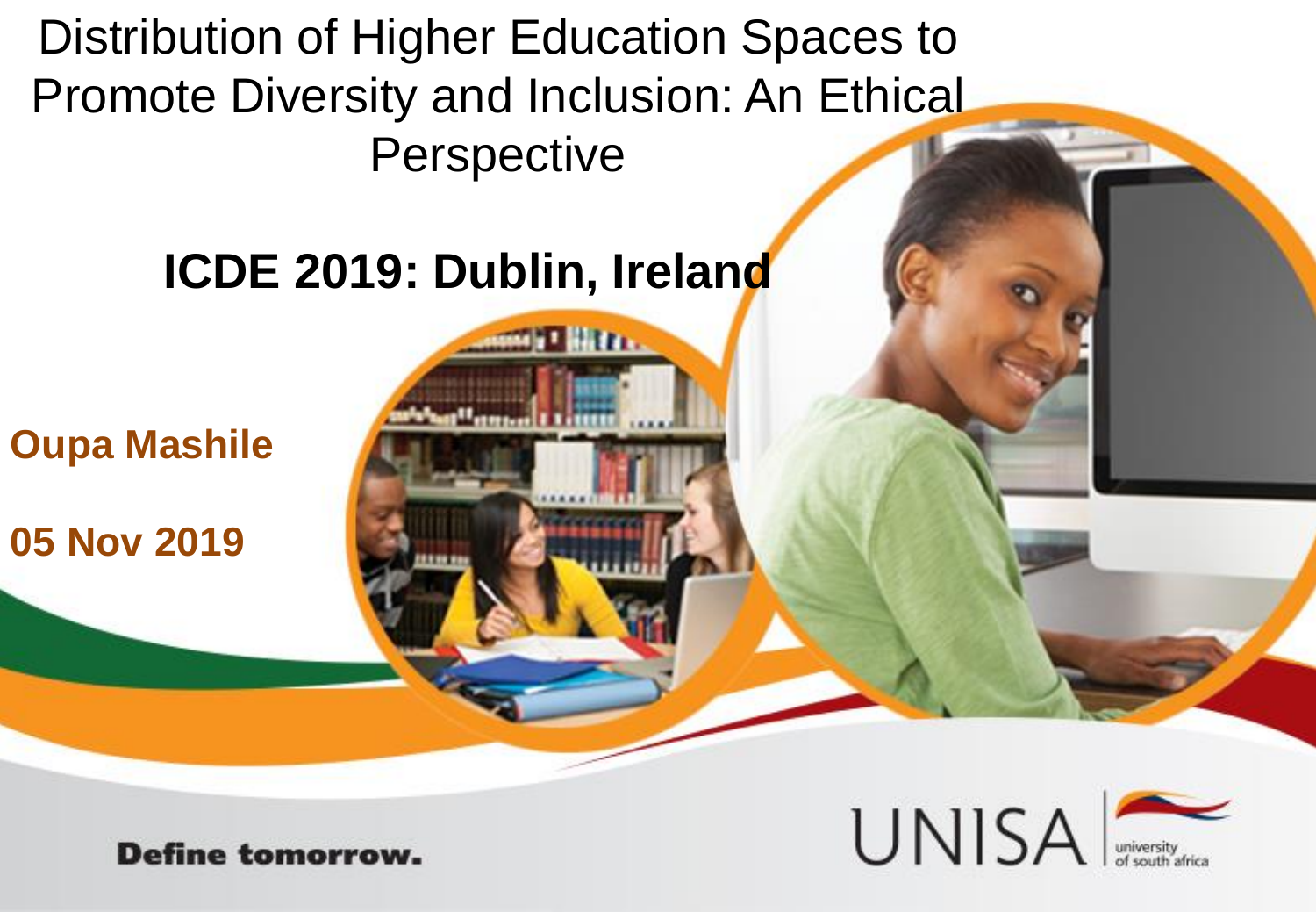# **Presentation Outline**

Ethical dilemmas at Unisa

- Institutional mission & government regulations
- Student choice & national need
- Conceptualisation of diversity

Distribution of spaces in the BCom General

- 2011, 2012, 2013 cohorts
- Channel students to majors equitably?
- Access & Success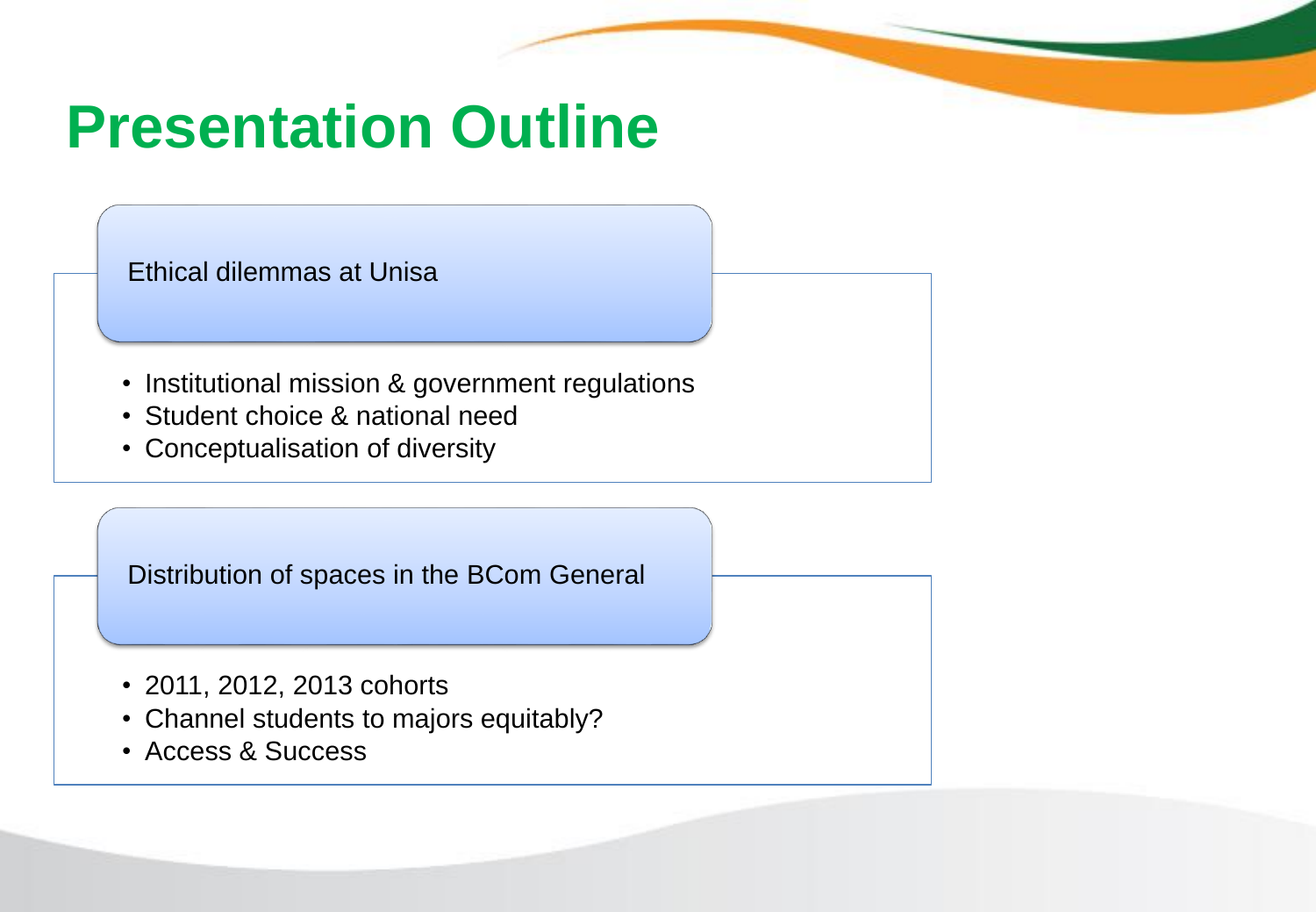

• Ethical problems arise when at least two principles become conflictual (Mills)

• How institutional mission gave rise to ethical dilemmas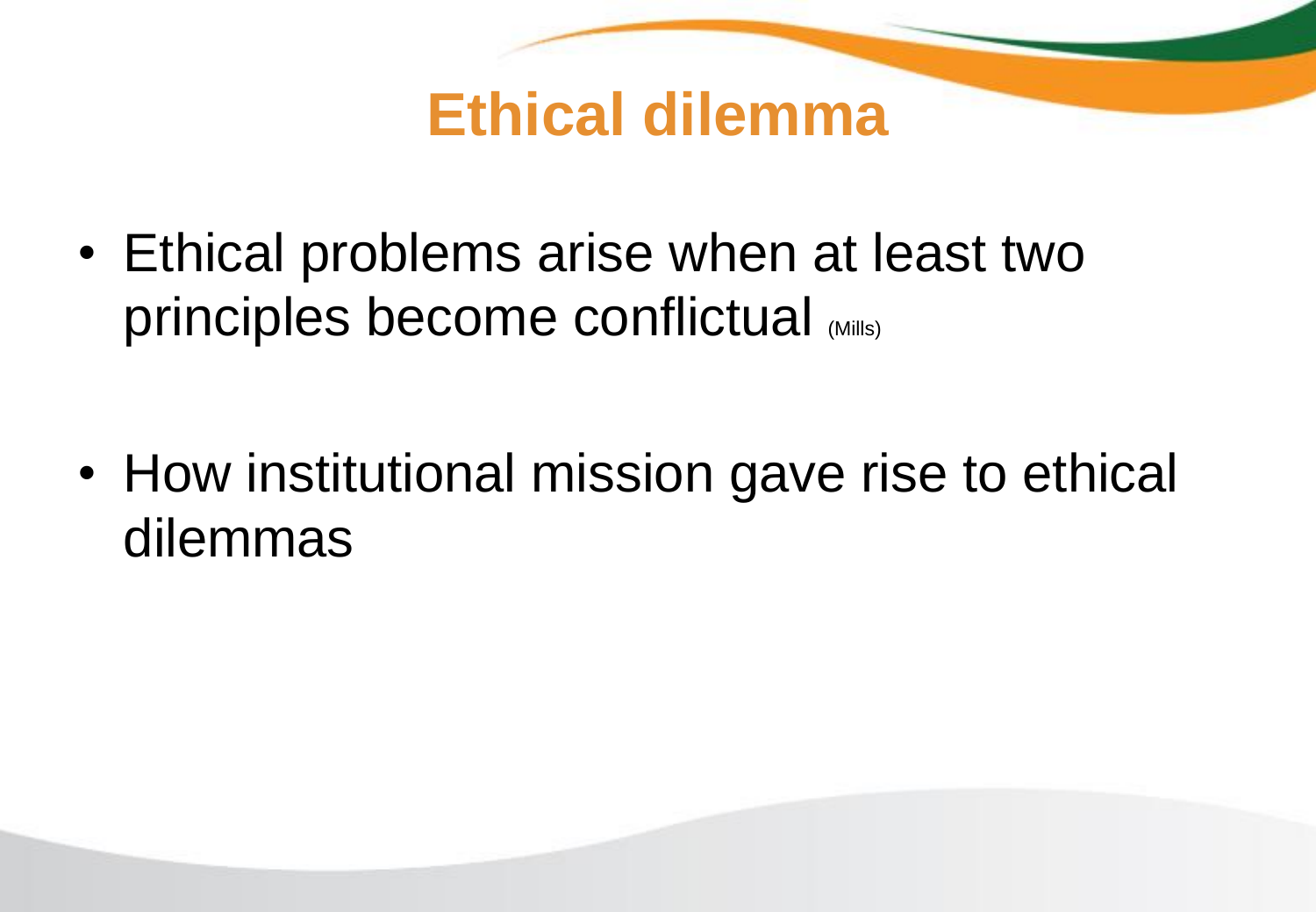

Provide mostly undergraduate teaching (over **80%**)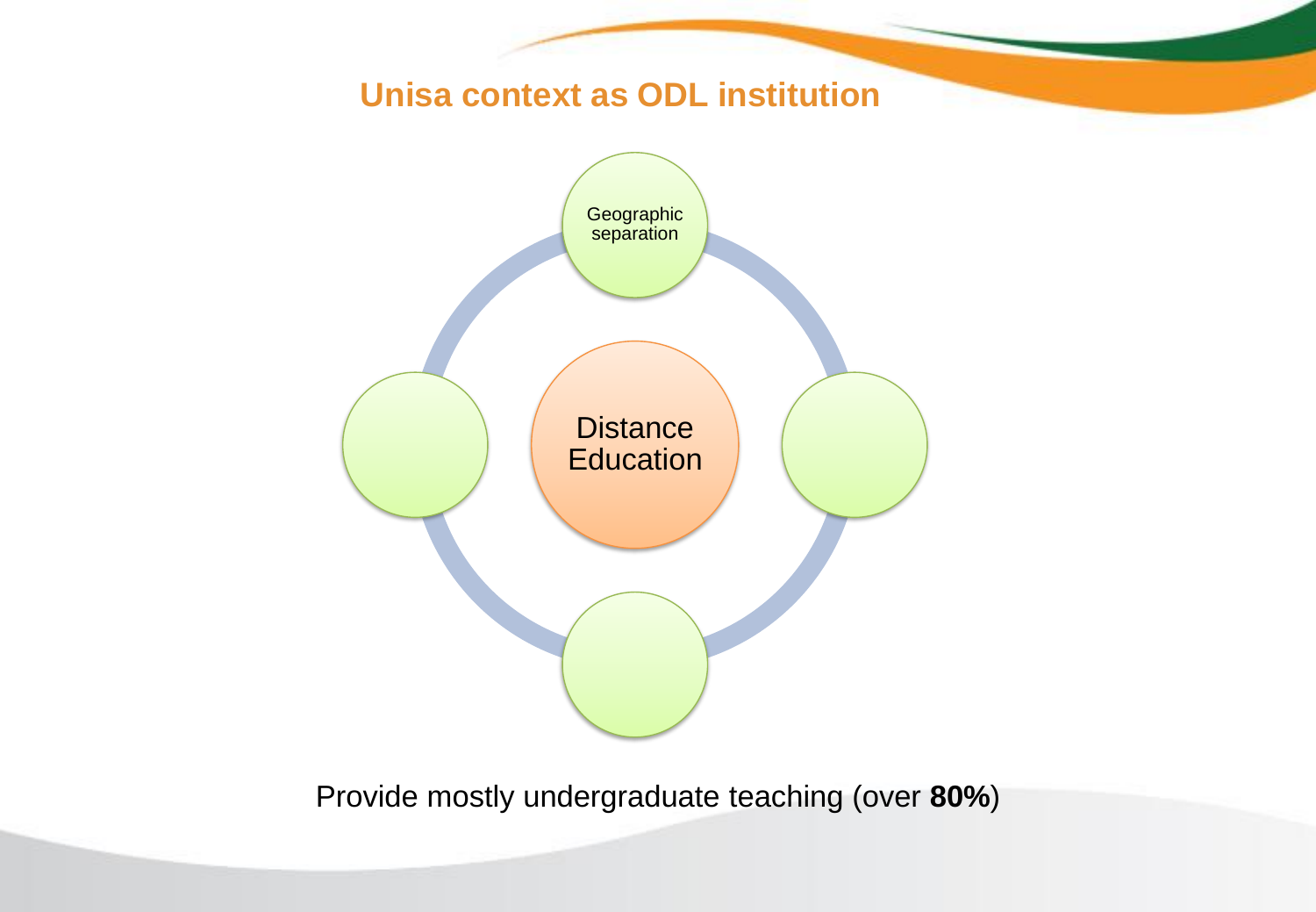# University of South Africa (Unisa)

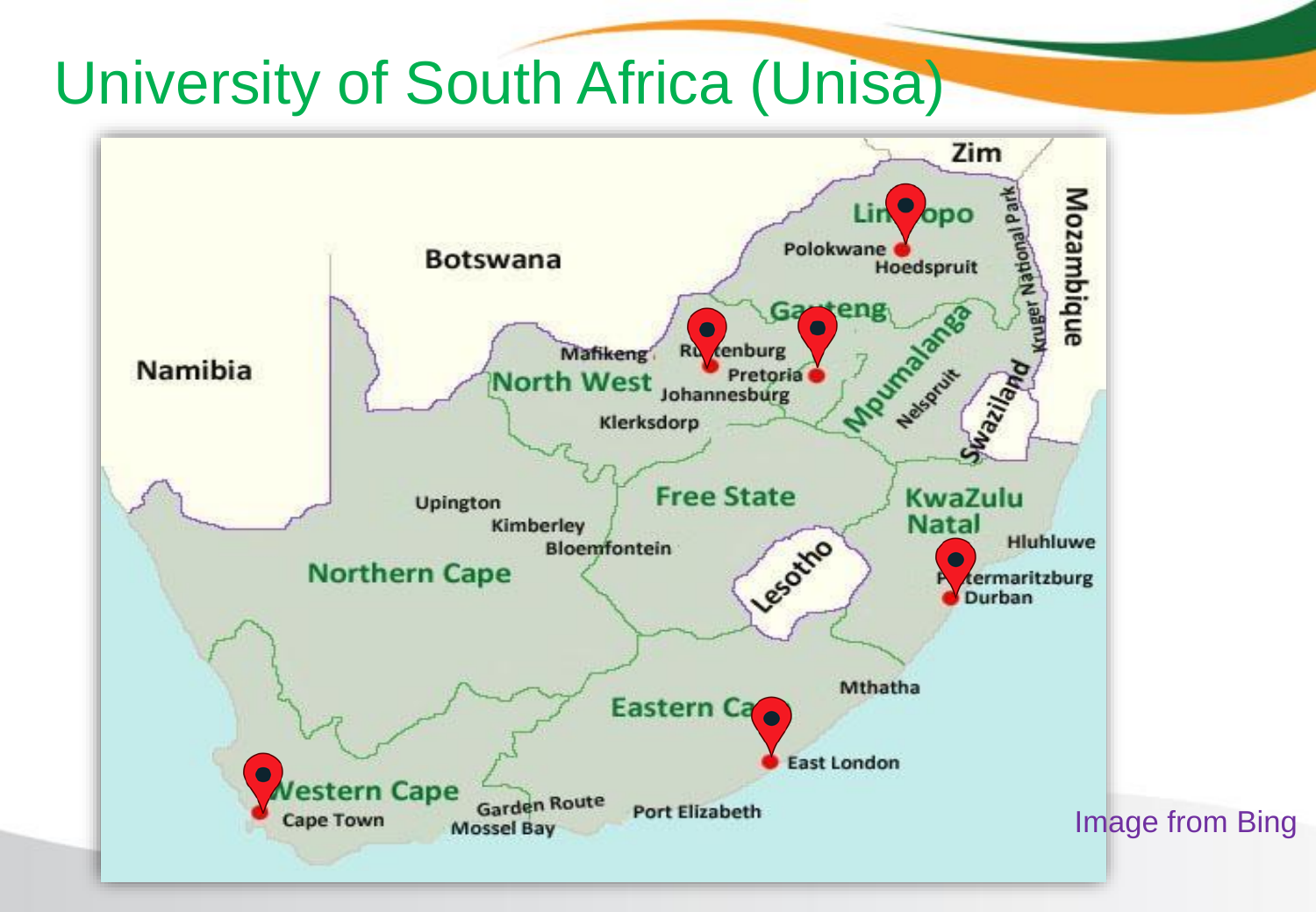

18 – 24 year cohort (FFS) less than 25% of student population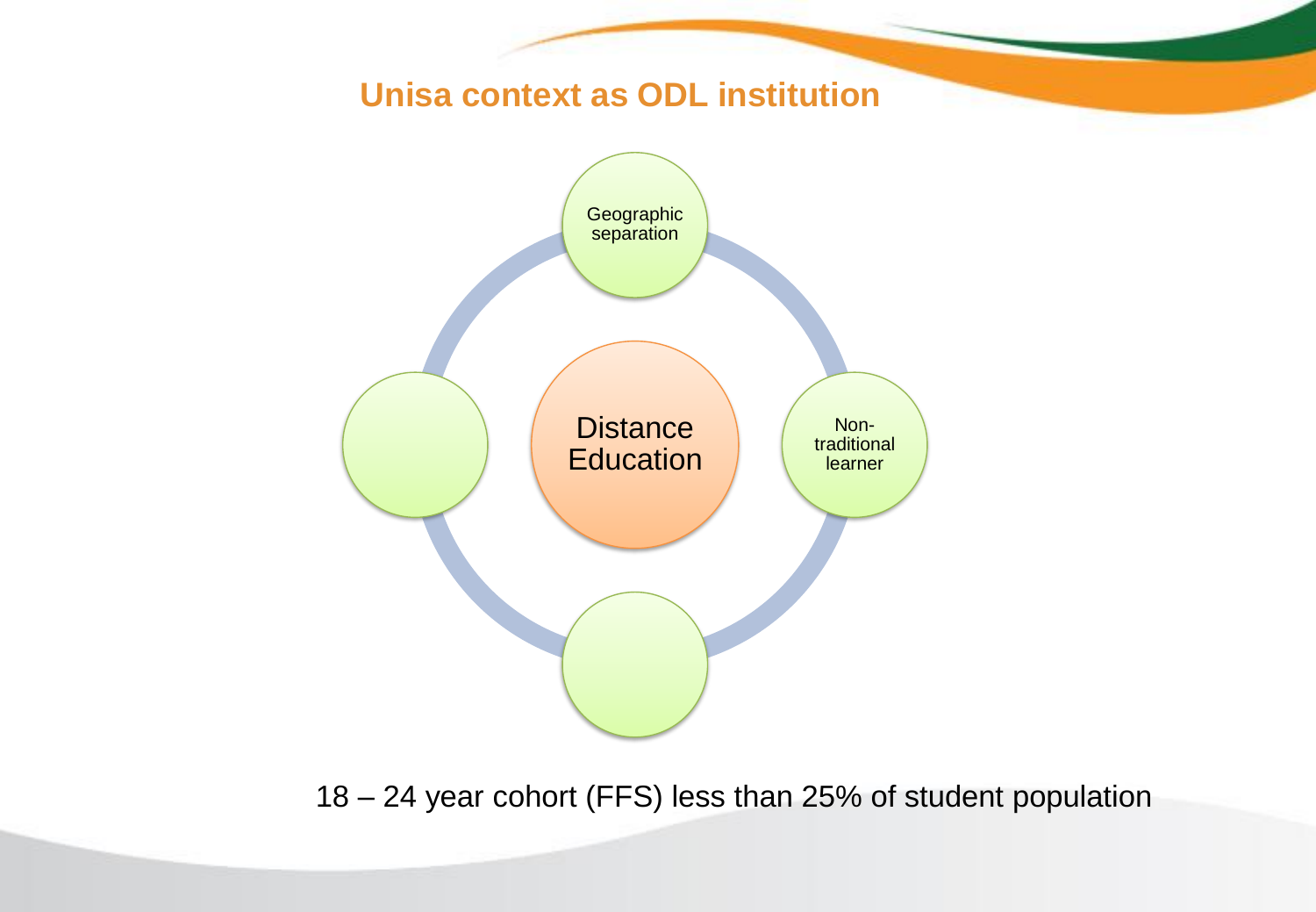

Most FFS students on government loans/bursary (NSFAS)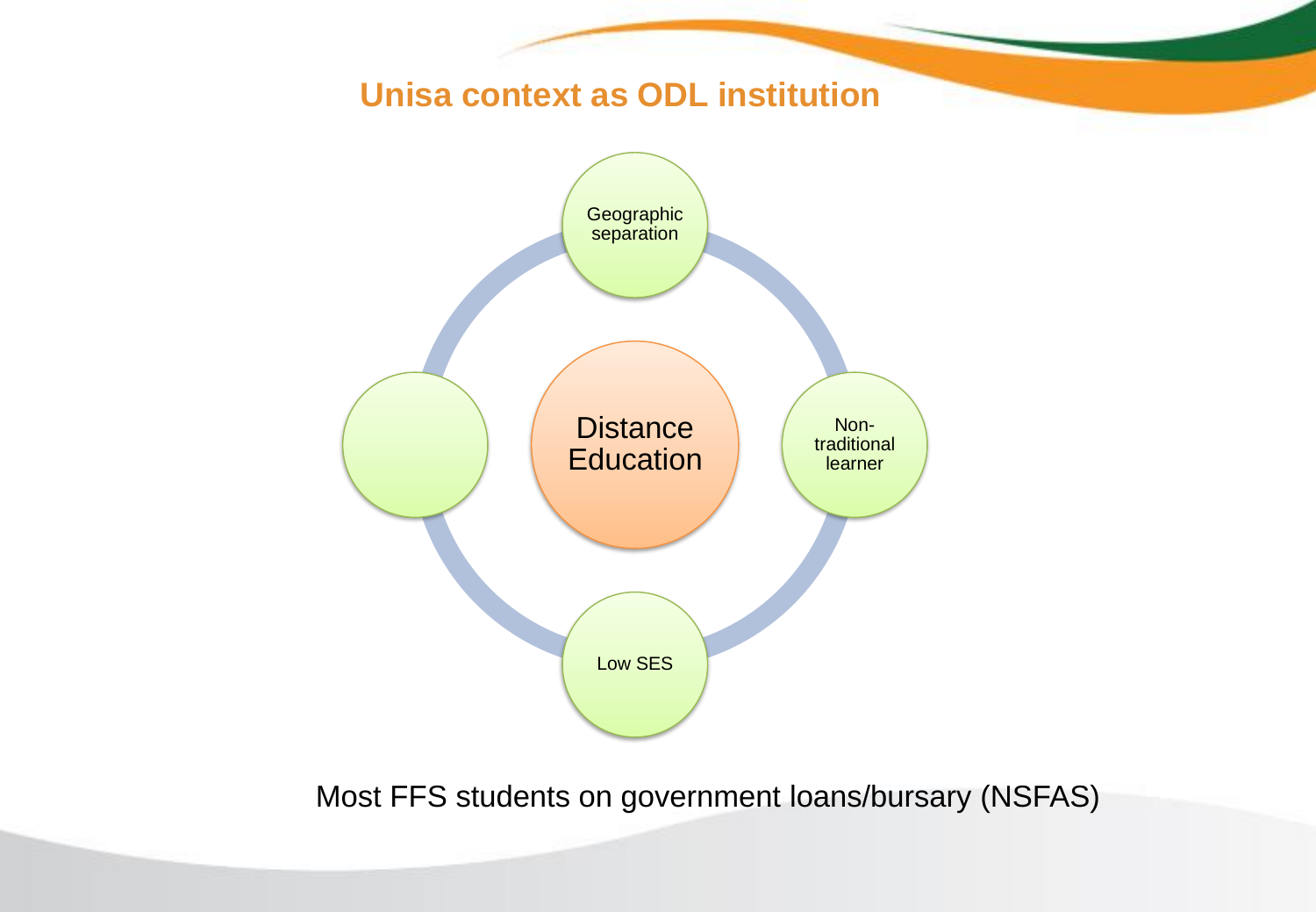

Student support needs of the few very costly for the institution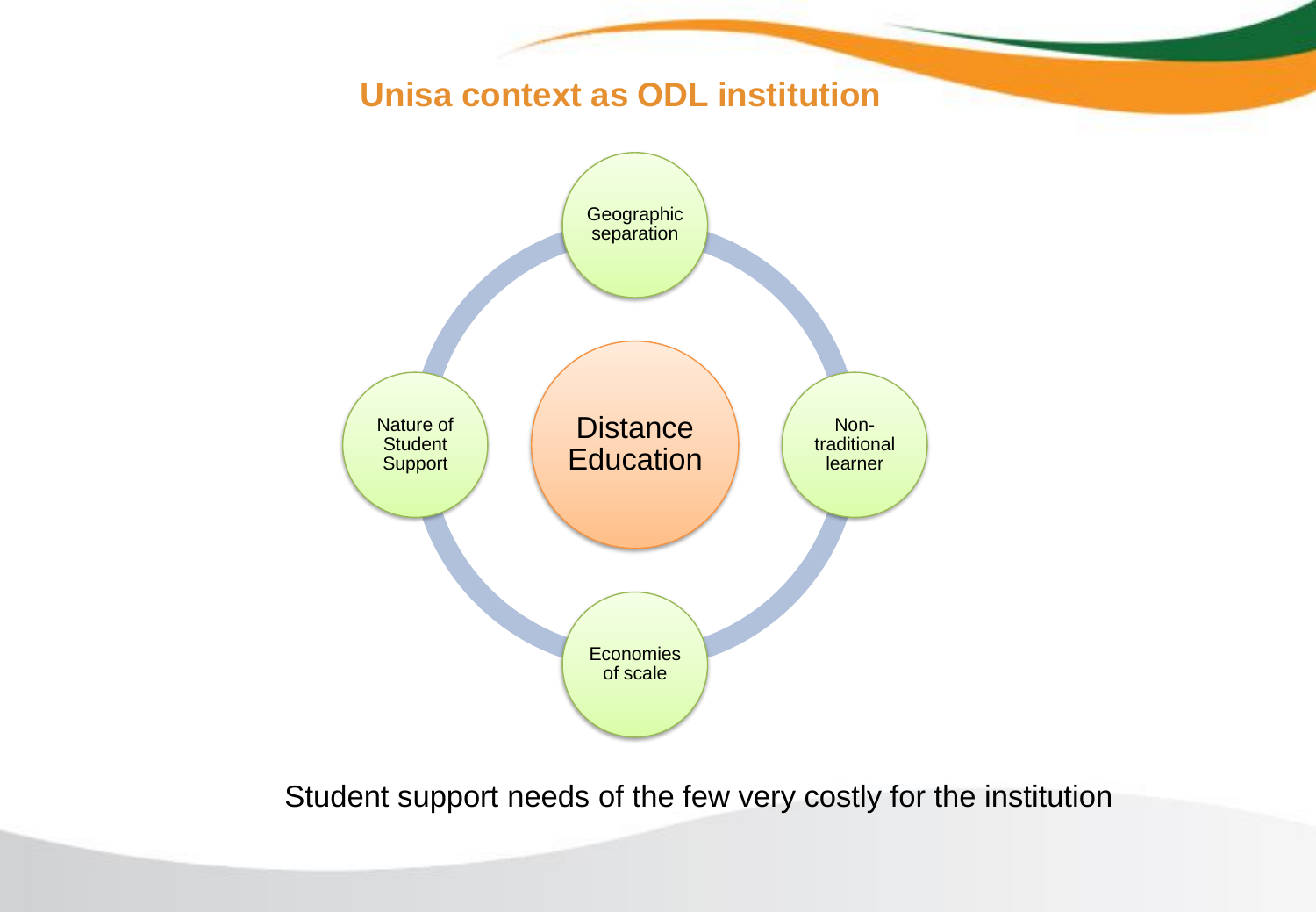### Openness vs Financial Sustainability

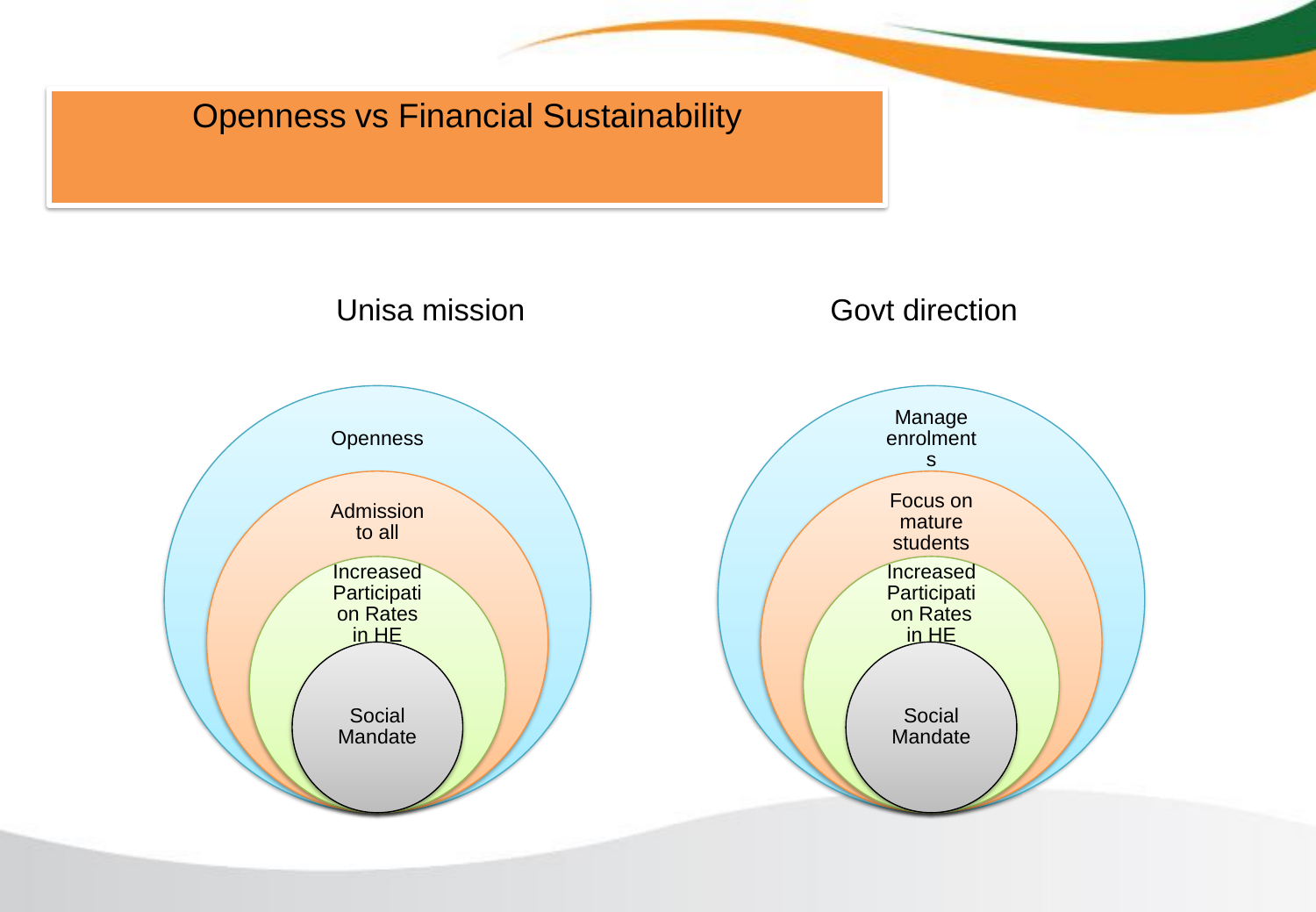#### Student needs vs National imperatives

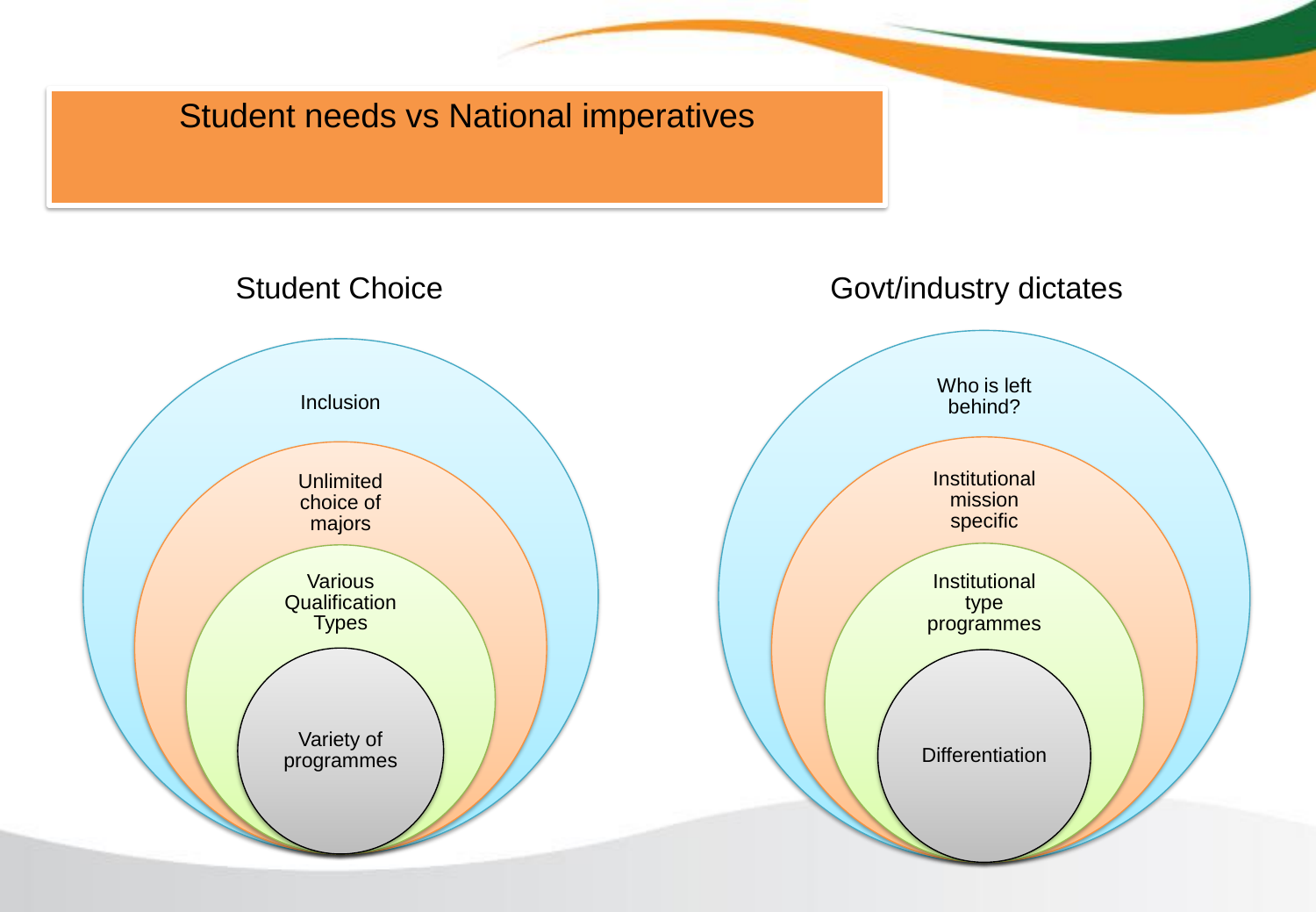# Actively promote diversity or leave to market needs

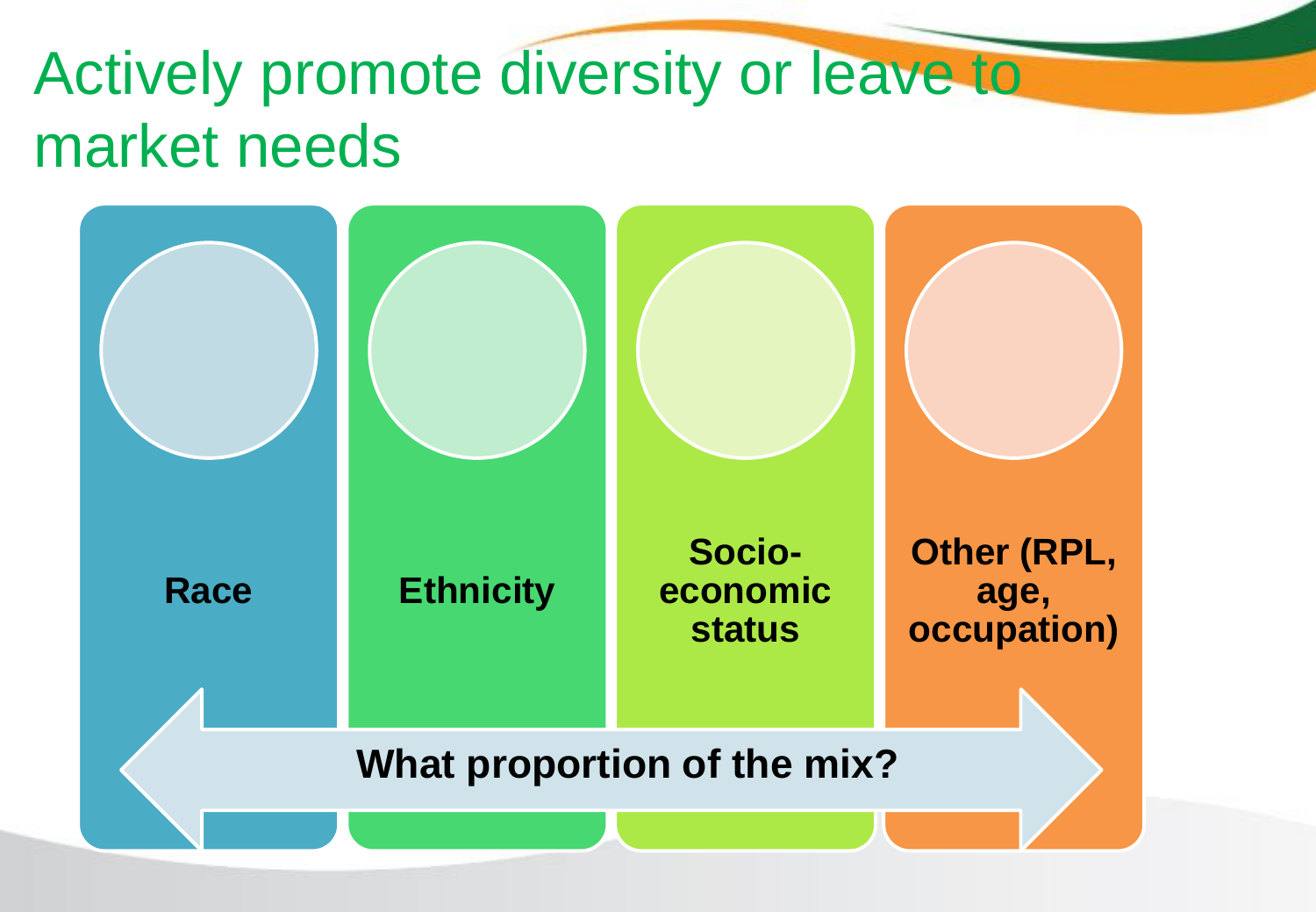## Unisa Bachelor of Commerce

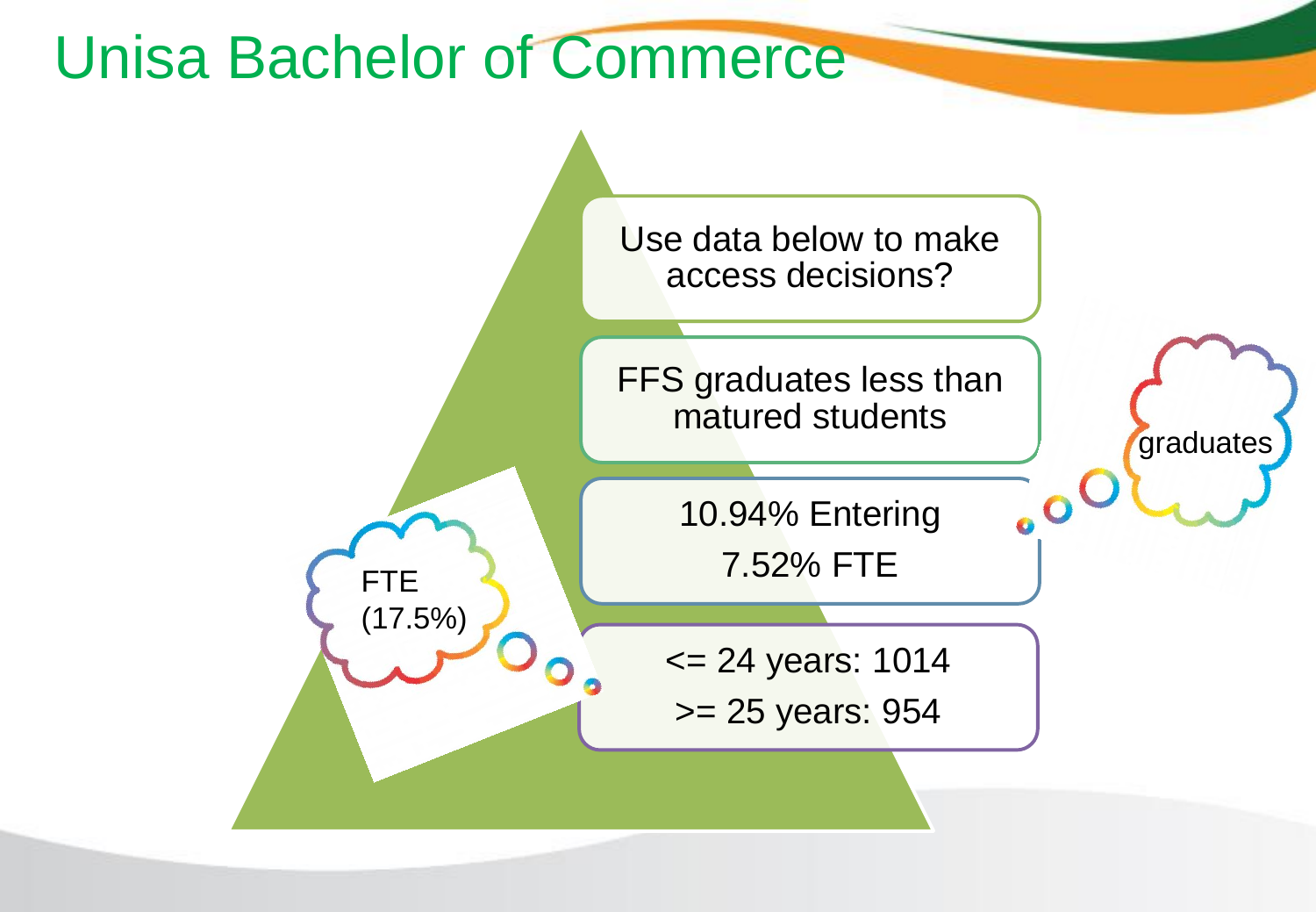#### **Openness vs Financial Consideration in BCom**

#### **Openness**

- Most students take four major combinations
- Based on registration trends, discontinue nonviable majors?

#### **Financial Consideration**

- Subsidies favour more outputs
- Matured students tend to complete more than FFS students in this programme. Should this be a factor in recruitment?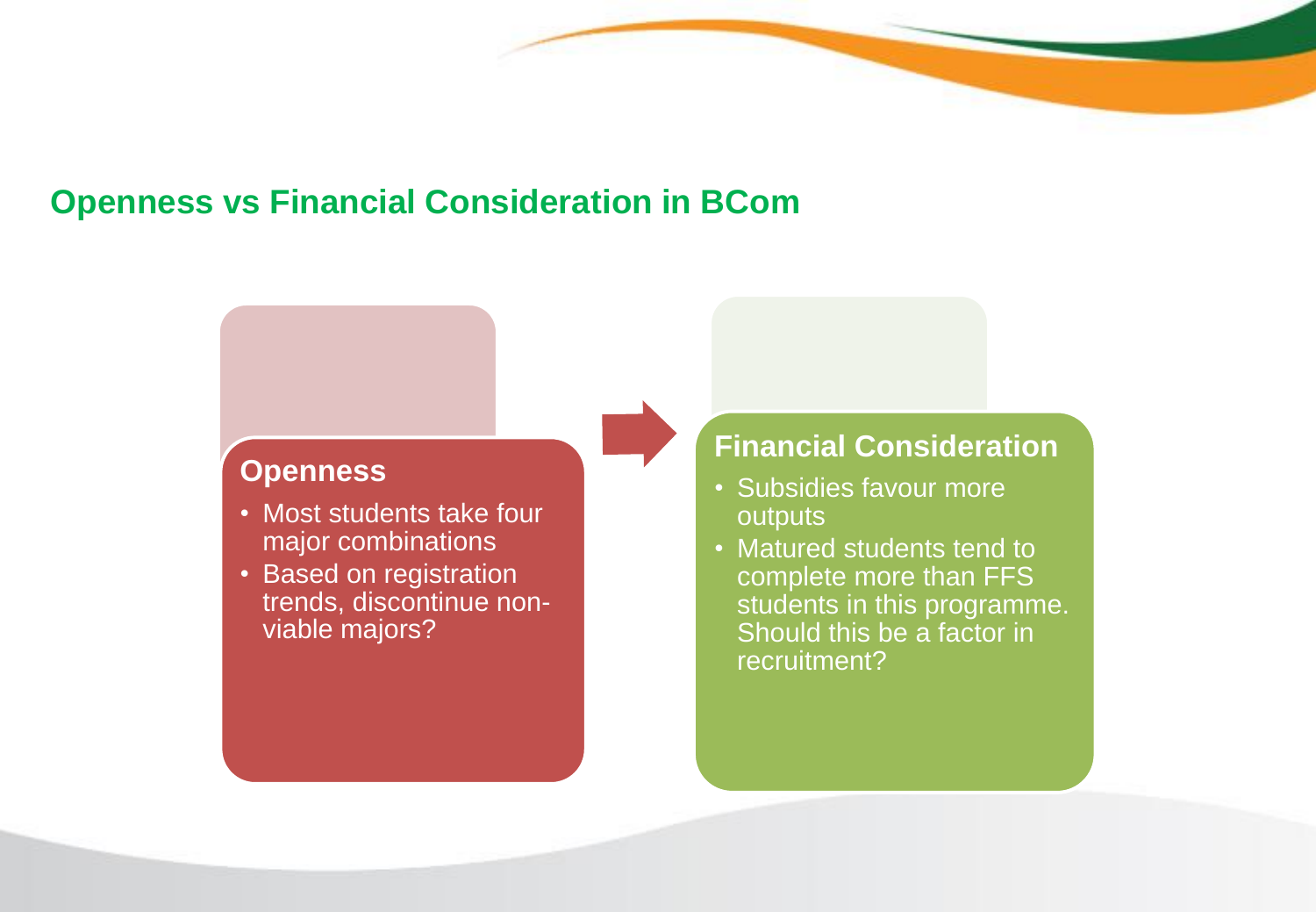## **Conclusion**

**Distribution of spaces in ODL is messy, problematic and fraught with ethical dilemmas**

**Enrolment management is a barrier for ODL**

**Chasms in the institution develop if practice is not shaped at leadership level**

**Not planning for inclusion may lead to reversal of the diversification project**